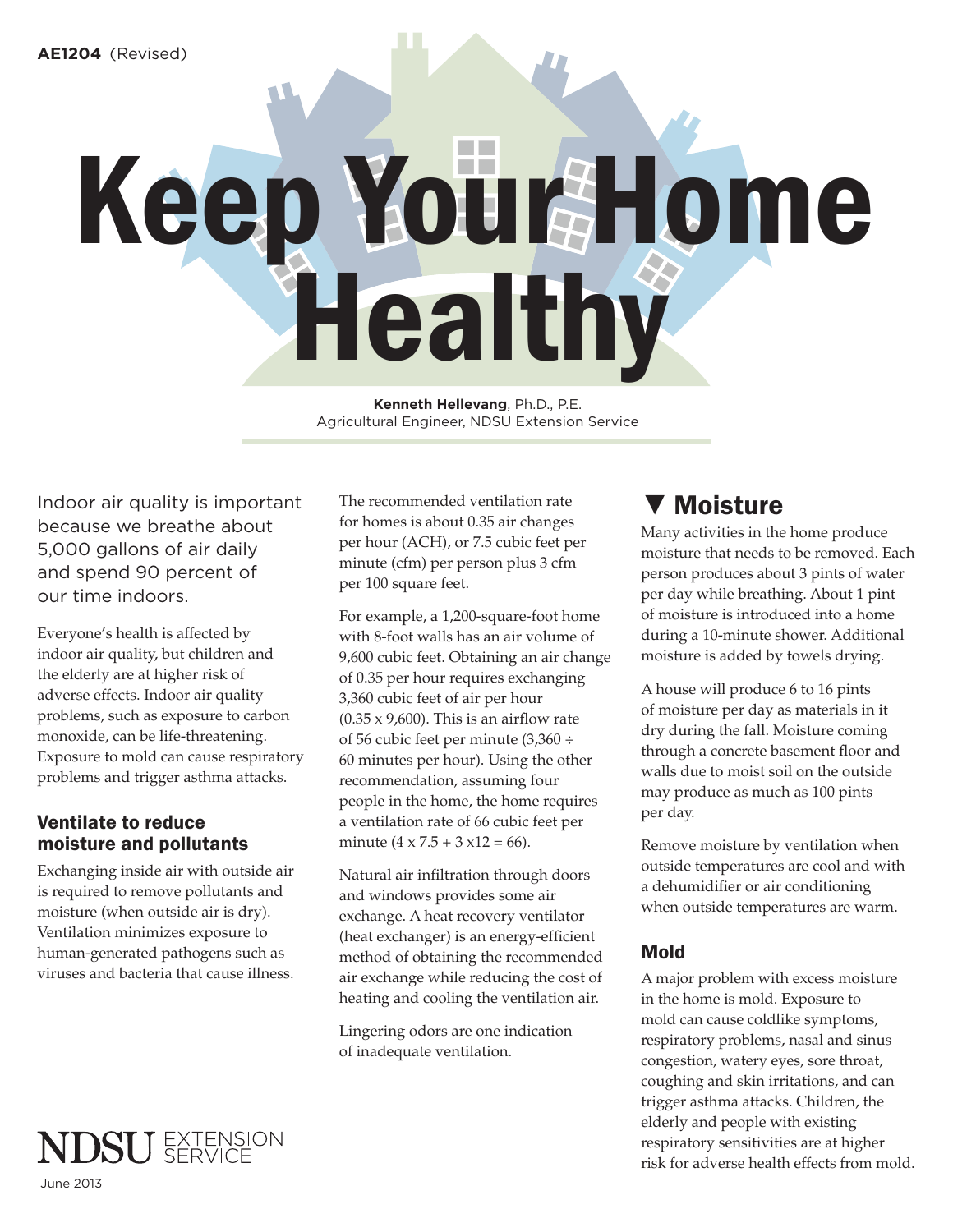If you can smell or see mold, you have a mold problem. Because people react to mold whether it is living or dead, the mold must be removed.

Mold can be removed from hard surfaces such as hard plastic, glass, metal and countertops by scrubbing with a soap or detergent. **(Do not mix ammonia and bleach. The fumes are toxic.)**

Completely removing mold from porous surfaces such as paper, Sheetrock (drywall) and carpet padding is impossible. These materials should be removed and discarded.

Scrubbing may not remove mold growth on structural wood, such as wall studs, completely, so it may need to be removed by sanding. Wear personal protective gear and isolate the work area from the rest of the home while sanding.

After the mold is removed from structural wood, sanitize the area using a chlorine (sodium hypochlorite) bleach and water solution or another biocide. Refer to the product's label for recommendations.

It is critical to first clean the surface because chlorine bleach is neutralized by organic material.

The surface must remain wet about 10 minutes for the solution to be effective. Provide adequate ventilation – exchanging inside air with outside air – during sanitizing, and wear rubber gloves. Rapidly dry the surfaces.

# Plumbing leaks

Extensive mold growth occurs in areas that stay moist due to plumbing leaks. Check under sinks, dishwashers and other locations that may have hidden moisture.

# Bathroom exhaust fan

Run the bathroom exhaust fan during and for a few minutes after showers to exhaust the moisture. A timer switch is a convenient method of obtaining the desired fan run time. You should be able to feel air entering the bathroom under the bathroom door while the exhaust fan is running. Keep surfaces dry to prevent mold growth.

## Closets

Closets can be conducive to mold growth. Closets on exterior walls will be higher in humidity than the rest of the house during the heating season.

The relative humidity of the air in a closet may be at a level conducive to mold growth, even when the humidity in the house is low, if the temperature in the closet is cooler than in the house (Figure 1). This typically will occur near the outside wall. Keep the closet warm by storing things away from the outside wall to allow air circulation. Leave closet doors open during very cold weather.

Clothes stored in a basement may become musty, particularly during the summer, if the humidity is above about 70 percent. Stored clothes should be clean and dry.

Boxed articles will stay wet if they become damp, creating an environment conducive to mold growth.

# Furniture

Keep furniture away from outside walls to permit air circulation. Cool areas behind furniture will be high-humidity areas conducive to mold growth.

Periodically vacuum upholstered furniture to remove skin fragments that create an environment conducive to dust mites.

# Basement carpet

Water vapor from moist soil under a concrete basement floor may come through the floor and moisten the carpet. This creates an environment conducive to mold growth.



**Figure 1. Closets on exterior house walls may be conducive to mold growth.**

 *Adapted from Moisture Control Handbook: Principles and Practices for Residential and Small Commercial Buildings by Lstiburek and Carmody.*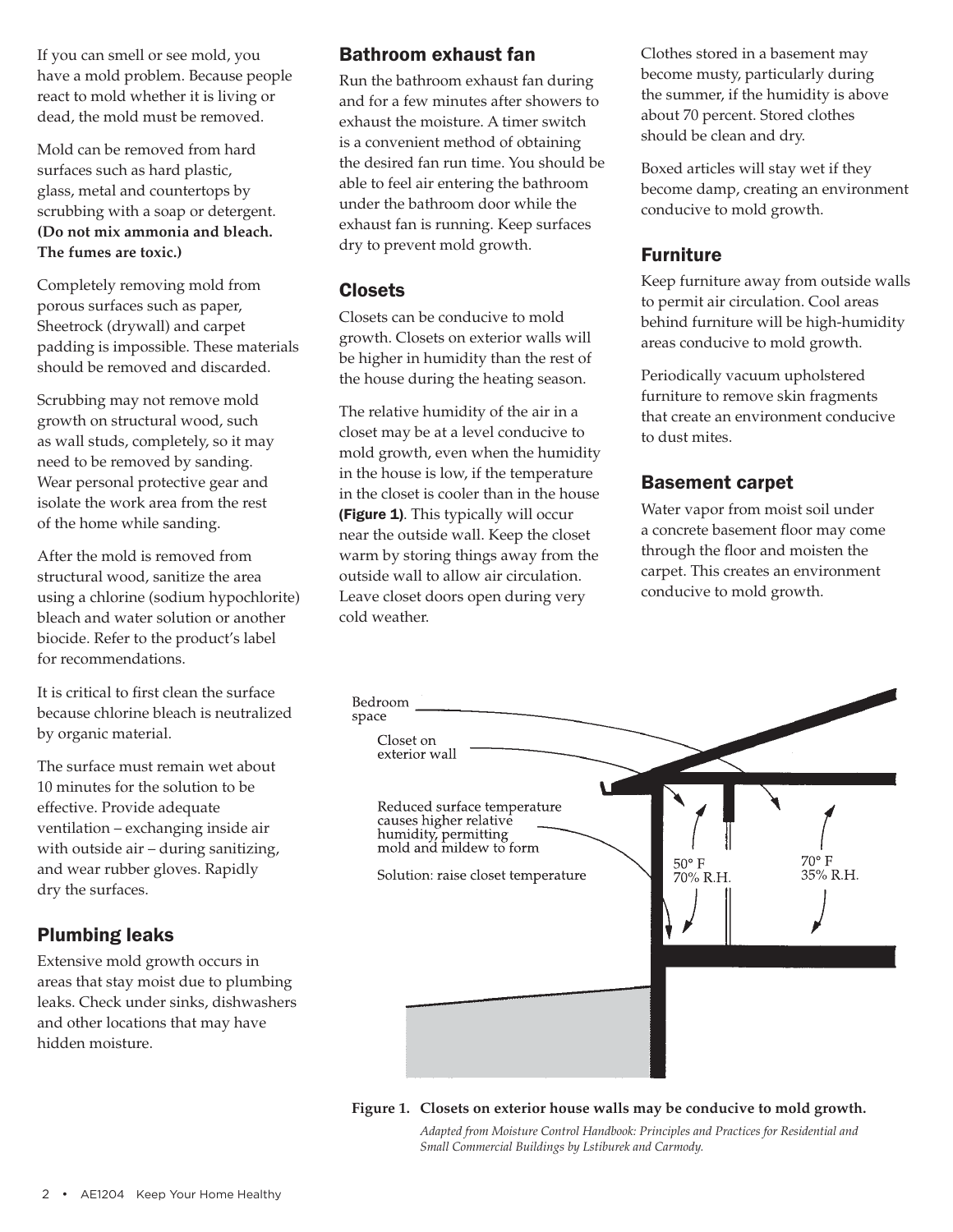A carpet pad shouldn't be used on a basement floor with a potential for moisture because the pad holds the moisture. Generally mold growth occurs on the back side of the carpet and is not visible unless the carpet is lifted.

# Clothes dryer

Vent a clothes dryer outdoors. About 5 pints of water are removed per load of clothes. This amount of moisture could cause severe moisture problems, such as mold growth, if vented into the house.

# Wet materials

Mold will grow on wet materials in 24 to 48 hours. Expose the wet materials to dry airflow to promote rapid drying. Wall cavities and other closed areas, such as flooring layers, need to be opened to permit drying before mold growth occurs.

# Window condensation

Moisture condenses on windows because the window surface temperature is below the dew point of the air in the house. This moisture can damage the window and wall around the window and lead to mold growth.

Condensation can be minimized by reducing the humidity level or warming the window surface (Figure 2). Keep the inside humidity level below about 40 percent in the winter in cold climates to reduce condensation potential.

Lower the humidity level by increasing ventilation when outside air is cooler than inside air. Dehumidifiers generally lower the humidity level to only about 50 percent, so they normally are not adequate for limiting condensation during the winter.

The window surface can be warmed by adding additional layers, such as plastic.

# Indoor humidity

The recommended humidity level in the winter is 30 to 40 percent in cold



**Figure 2. Condensation on window surfaces as affected by outside temperature, inside relative humidity and window type.**

climates. A relative humidity above about 40 percent increases the potential for condensation on windows and other cool surfaces.

Humidity levels below about 30 percent lead to dry skin and nasal passages, increasing the potential for respiratory illnesses. Overly dry air can inflame the symptoms of sinusitis, lead to laryngitis and get in the way of a good night's sleep. Also, low humidity levels cause problems in furniture and pianos due to wood shrinkage and increase the incidence of static electricity shocks.

During the summer, indoor humidity levels should be kept below about 65 percent to minimize the potential for mold growth and below about 50 percent to minimize dust mites.

Hygrometers (relative humidity gauges) may not be accurate. Hygrometers are frequently in error by more than 20 percent when purchased.

Calibrate your hygrometer by sealing it in a plastic bag along with a cup containing ½ cup of water and  $\frac{1}{4}$  cup of table salt (Figure 3, Page 4). After at least 12 hours at room temperature, the meter should read 75 percent relative humidity.

# Dehumidifying

A dehumidifier works best at removing moisture from warm, humid environments. Many units are rated at 80 F and 60 percent relative humidity.

A 10-degree reduction in temperature will reduce the capacity by about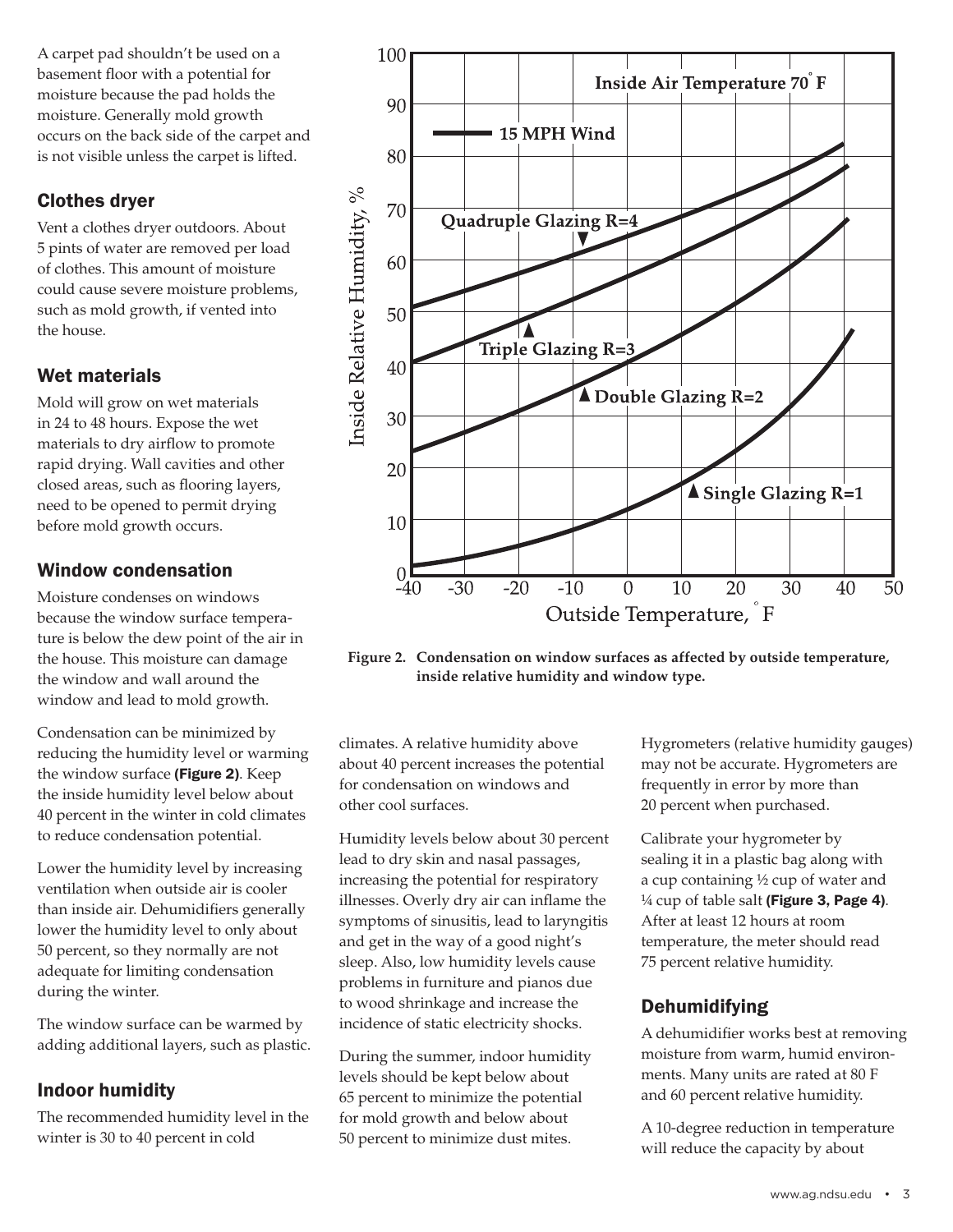







Electronic hygrometer Mechanical hygrometer  $\frac{1}{4}$  cup table salt • ½ cup water • 5 qt. ziplock bag After 12 hours 75% humidity

40 percent. Therefore, a dehumidifier rated at 30 pints per day at 80 F is expected to remove only about 18 to 20 pints at 70 F.

A 10-percent increase in relative humidity is expected to increase the capacity by about 25 percent.

Therefore, a dehumidifier rated at 20 pints per day at 60 percent relative humidity would be expected to remove about 25 pints at 70 percent relative humidity.

Coils should be cleaned periodically to maintain the dehumidifier's efficiency.

Basement humidity should be kept at or below about 65 percent during the summer. A dehumidifier or air conditioning should be used to remove the moisture.

Ventilation with outside air during the summer may add moisture to the basement. Outside air at 80 F and 50 percent relative humidity will be at almost 70 percent relative humidity when cooled to 70 F in the basement.

# Attic ventilation

Adequate attic ventilation is required to prevent moisture problems in the attic, including moist insulation and moisture that can soak through the ceiling.

For natural ventilation, provide 1 square foot of vent area for each 300 square feet of attic area with a vapor retarder

(plastic) in the ceiling and 1 square foot of vent area for each 150 square feet of attic area without a vapor retarder. Place half of the vent area near the roof peak and half at the eaves.

Provide air chutes or use other methods to assure that eave vents are not blocked by insulation and that wind does not enter the insulation, reducing its insulating value (Figure 4).

# Ice dams

Ice dams occur when escaping heat melts snow on the roof and the water freezes when it reaches the cooler surface near the eave. Water from ice dams can enter wall cavities, causing insulation to be ineffective, leading to rotting of structural wood, staining wall coverings and creating conditions conducive for mold growth.

Reduce the potential for ice dams by sealing any air leaks from the living space to the attic and providing adequate attic insulation and ventilation to keep the roof cold (Figure 5).

# Crawl space

A vapor retarder must be placed on the soil and sealed to the foundation to limit moisture from moving into the crawl space. Moisture in the crawl space will lead to mold growth, which can affect the health of building occupants (Figure 6, Page 6).

The crawl space should have vents to permit ventilation to remove moisture if needed, but the vents normally are closed.

Warm outdoor air entering a cool crawl space adds moisture, creating a damp environment that may be conducive to mold growth.

The soil on the house exterior should be sloped to carry water away from the foundation. The crawl space should have drainage similar to a basement.

# Home drainage

Install at least 6 inches of gravel underneath the basement concrete floor. This forms a water drainage layer and radon removal layer. Place a vapor retarder between the concrete floor and granular layer to minimize radon and moisture entry into the house.

Place 4-inch drainage pipe along the inside and outside of the concrete footing. The top of the drainage pipe should be below the top of the footing. Install a coarse gravel envelope around the outside drainage pipe. Place filter fabric around the coarse gravel to prevent soil particles from clogging the coarse gravel (Figure 7, Page 7).

Place gravel or a drainage mat next to the concrete foundation wall (basement wall) to allow water to drain to the drainage pipe and to keep wet soil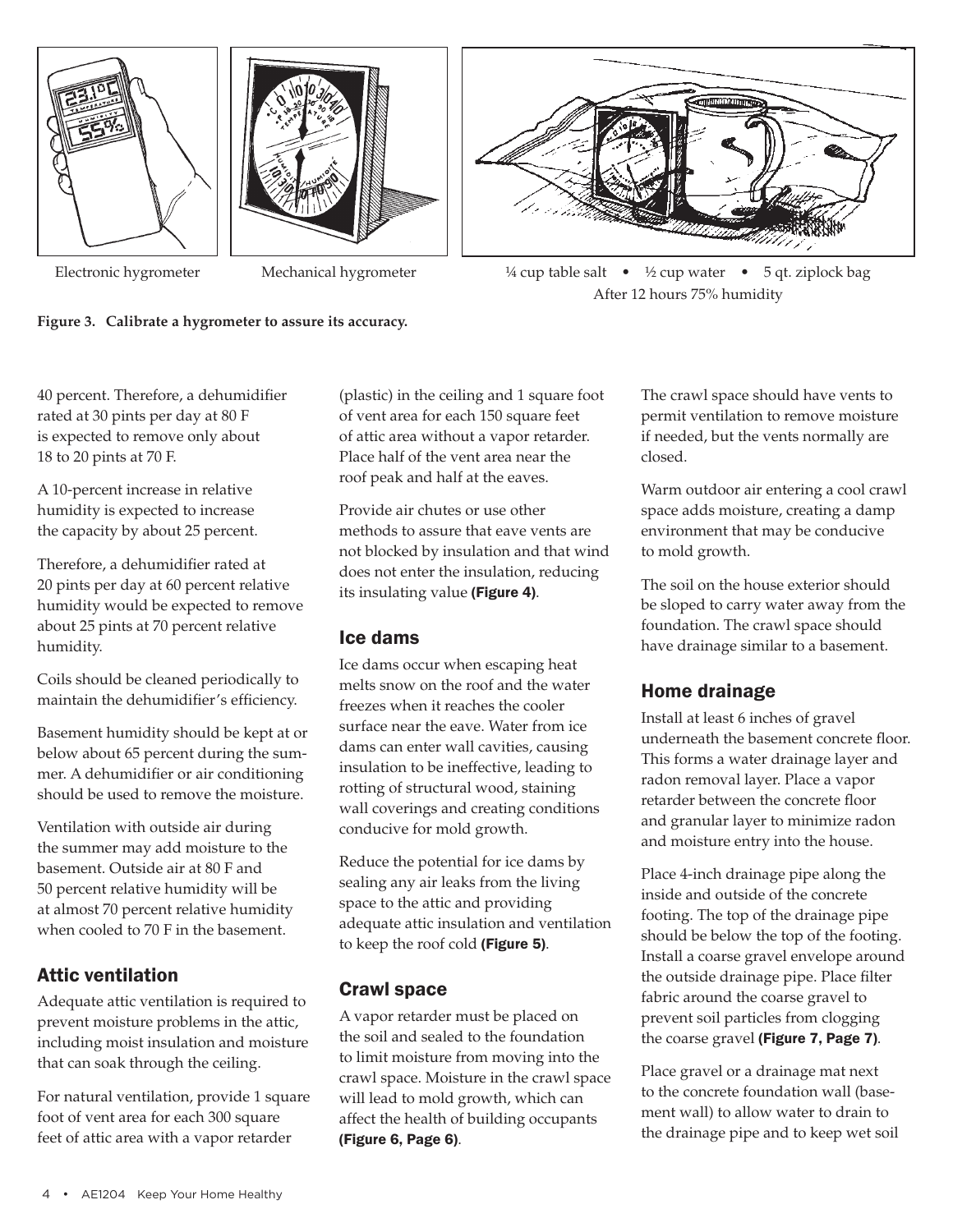

## **Figure 4. Air enters for attic ventilation at the eave and exhausts near the roof peak.**

 *Adapted from Moisture Control Handbook: Principles and Practices for Residential and Small Commercial Buildings by Lstiburek and Carmody.*



**Figure 5. Problems caused by ice dams.**

away from the wall. Place a layer of low-permeability soil, such as clay, near the surface to limit the amount of water soaking into the ground next to the wall.

Slope the ground about 1 inch per foot away from the house. Extend down spouts several feet away from the house. One inch of rain on a 1,000-square-foot roof is equal to about 625 gallons of water.

# Dust mites

Dust mites are tiny creatures (too small to see) that feed on human skin cells that we shed each day. Mites may cause symptoms such as a runny nose or watery, itchy eyes in allergic people.

Dust mites prefer moist environments and soft textiles, including sheets and bedding, upholstery fabrics and carpeting.

Keep humidity levels less than 50 percent and provide ventilation to minimize dust mites. Wash sheets weekly in water that is 130 F or warmer. Mattress pads and other bedding also should be washed in hot water, but probably do not need to be washed as frequently as sheets.

Periodically vacuum the mattress to remove skin fragments that create an environment conducive to dust mites. Special pillow and mattress covers can minimize dust mite exposure. Replace pillows about every five years.

Dust mites normally do not live in the dry environment of a furnace or air-conditioning duct.

# ▼ Pollutants

# **Humidifiers**

Studies by the Environmental Protection Agency and Consumer Product Safety Commission have shown that cool-mist humidifiers (ultrasonic and impeller) can disperse microorganisms and minerals into the air.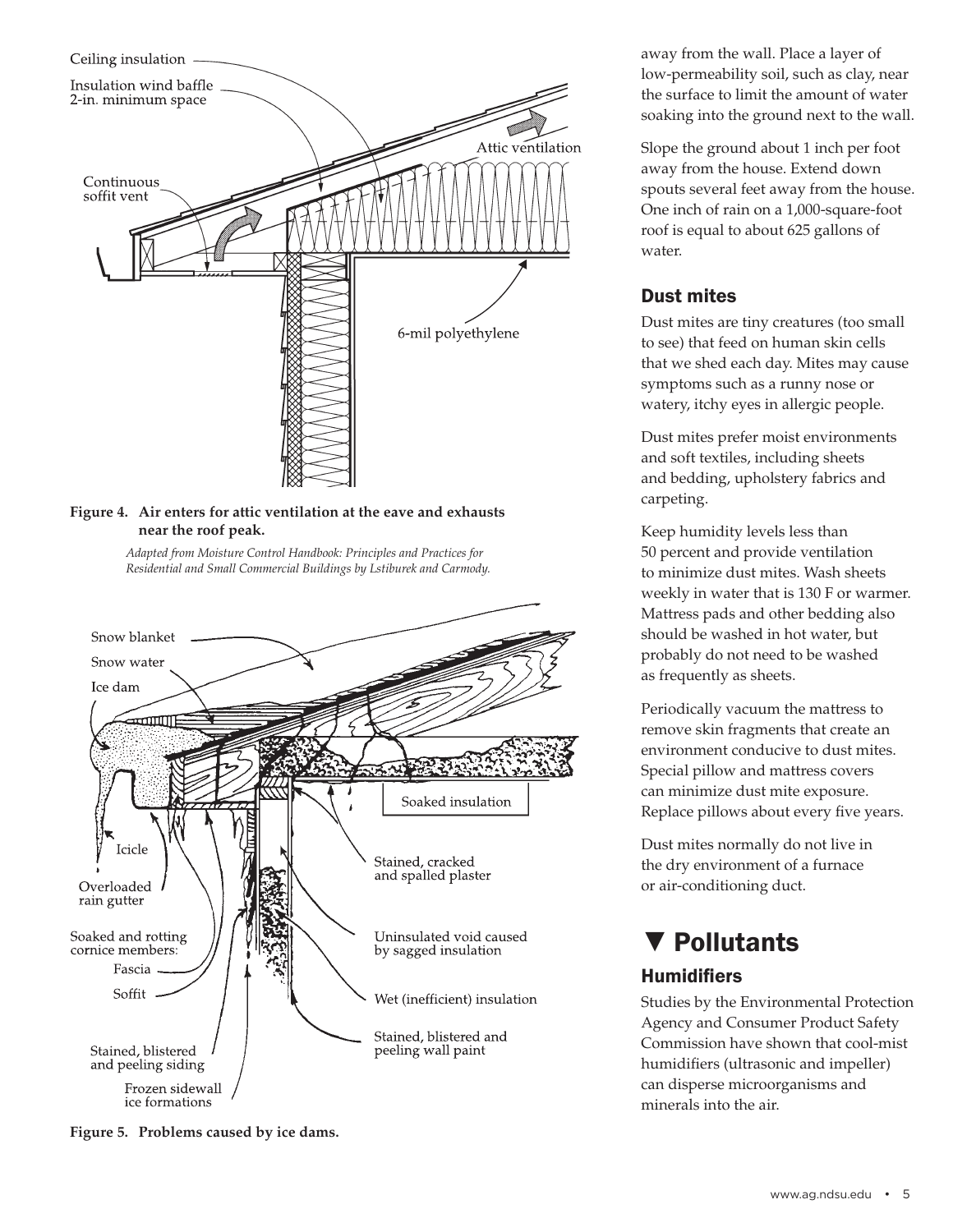

### **Figure 6. A vapor retarder must cover the ground of a crawl space to limit moisture accumulation and the potential for mold growth.**

 *Adapted from Northern Comfort: Advanced Cold Climate Home Building Techniques.*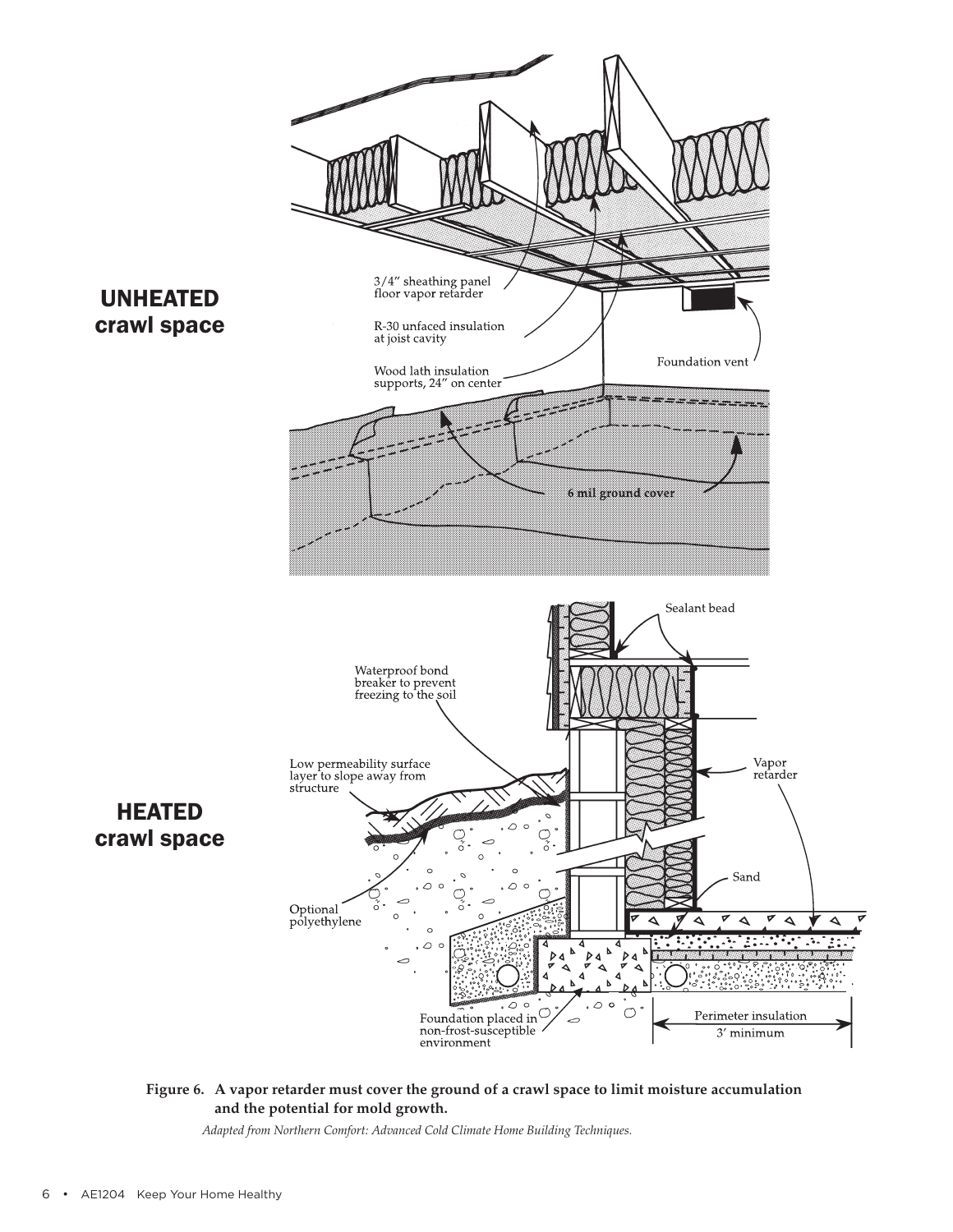

### **Figure 7. Foundation drainage system.**

 *Adapted from Moisture Control Handbook: Principles and Practices for Residential and Small Commercial Buildings by Lstiburek and Carmody.*

Proper care and cleaning of humidifiers are important for reducing the potential for exposure to these microorganisms. Microorganisms often grow in humidifiers equipped with tanks containing standing water. Follow the manufacturer's recommendation for cleaning and changing water in the humidifier.

Do not permit the area around the humidifier to stay wet.

## Space heaters

Combustion-type space heaters produce carbon monoxide, water (almost ½ gallon per gallon of fuel) and many harmful pollutants during the combustion of the fuel. These combustion gasses must be vented outdoors. Carbon monoxide is a colorless, odorless gas that can be fatal.

# Vehicles in attached garages

Vehicles should not idle in an attached garage because they produce large amounts of carbon monoxide and other pollutants that can enter the house.

# Smoke detectors

Place smoke detectors near or in bedrooms and on every floor of your home. Test smoke detectors at least every three months and replace batteries as recommended.

# Radon

Radon is a colorless, odorless, tasteless radioactive gas that increases the potential for lung cancer. Radon has been found at elevated levels in homes across the country.

Test your home for radon. The testing device, normally a charcoal canister kit, is set in the lowest habitable space (usually the basement during the heating season when the house is kept closed) for a few days and then sent in for analysis.

If the reading exceeds the recommended level of 4 picocuries per liter of air, further testing will be needed to determine if sufficient radon is in the living space to require action to reduce the level.

Test kits are available from some hardware stores, your local public health district or the American Lung Association.

Reducing radon levels requires a combination of subslab suction using a fan, a sand or gravel layer under the concrete floor and basement floor crack sealing. Consult the Extension Service or other publications for more information.

## Furnace

A furnace should be serviced by a technician every one or two years. This service should include maintenance and a check for proper operation, such as proper combustion